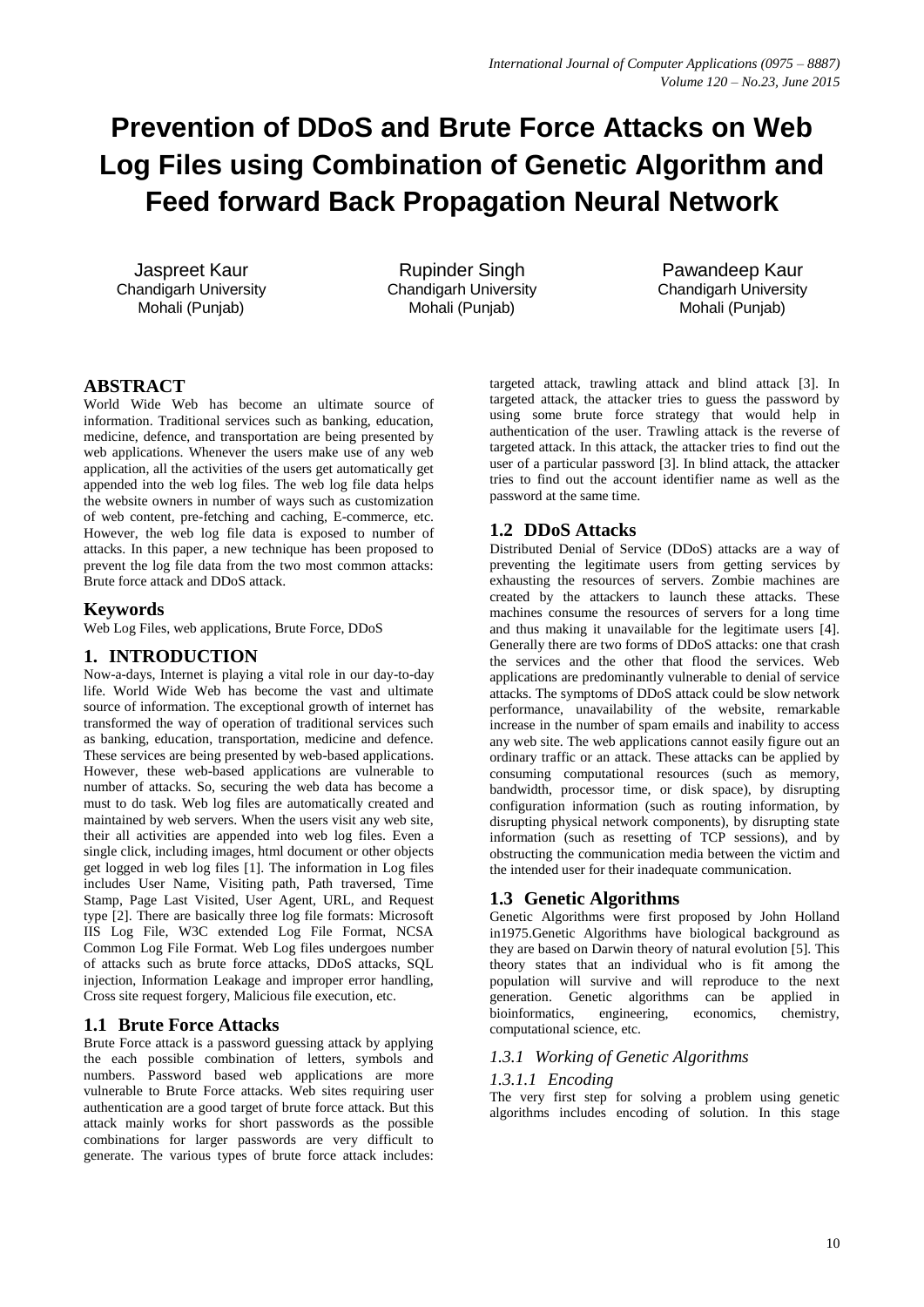Phenotype is mapped to genotype i.e. data is represented in genes.

#### *1.3.1.2 Initialization*

This step includes input parameter like population size, crossover probability, mutation probability, and number of generation for iteration.

#### *1.3.1.3 Evaluation*

In this step, the fitness value of each individual is calculated through fitness function.

#### *1.3.1.4 Selection*

This step eliminates bad population and selects the best fit individuals.

#### *1.3.1.5 Crossover*

Crossover is also called recombination.

#### *1.3.1.6 Mutation*

Mutation is done to add new features from outside

*1.3.1..7* Iterate steps 3 to 6 until terminate the loop.

#### *1.3.1.8 Decoding*

In this step, the final solution is decoded back to phenotype.



**Fig 1: Concept of Genetic Algorithms**

#### **1.4 Neural Networks**

Neural Networks are learning based algorithms which are used for optimization purpose. An Artificial Neural Network (ANN) is inspired by biological nervous system. An ANN can be functional in applications such as pattern recognition or data classification. Artificial Neural Networks have the advantage of computational speed and easy representation of elation between input and output.

Neural Networks consists of following components:

*1.4.1 It consists of a directed graph which is also called as network topology. Arcs of these graphs represent links.*

*1.4.2 A state variable which is associated with every node.*

*1.4.3 Links associated by a real-valued weight.*

*1.4.4 Nodes associated with a real-valued bias.*

*1.4.5 A transfer function is assigned to each node that determines the state of a node as a function of bias, the weights (wi) of incoming links and the states (x,,) of the nodes connected by these links.*



**Fig 2: A simple Neural Network**

#### **2. RELATED WORK**

The focus of related work is to study the possible attacks on web log files and the existing tools and techniques to identify and prevent these attacks.

Internet is playing an important role in our day-to-day life. It has become impossible to survive without it. Almost all the traditional services such as banking, education, transportation are running through online applications. The performance of these websites is very important both to the users and the website owners. Web log files are maintained to keep track of the user's interest which may help in increasing the performance of websites. Chintan R. Varnagar et al. discussed the work done so far on web usage mining [7]. As the web log files contain noisy data, preprocessing is very important to access the required information.

Web applications form a worldwide podium for network services. But these web applications suffer from various attacks. In 2012, Yi Xie et al. discussed one of the most common attack i.e. Distributed Denial of Service attack (DDoS). The authors proposed a new semi-Markov model to prevent the DDoS attack [8]. This model was used to capture the characteristics of the users that vary with time. In 2012, G.Swapna et al. proposed a new system which can be used to detect internet attacks and insider attacks by analyzing the web server log files [9]. With this system, the authors tried to protect the websites from SQL injection attacks.

Roger Meyer in his work detected various types of attacks on web log files in 2008 [10]. According to the author, there are two attack detection methods – rule based detection (static) and anomaly based detection (dynamic). The author discussed 9 different attacks on web log files such as: Cross site scripting, malicious file execution, insecure direct object reference, cross-site request forgery, etc. To detect these attacks, attack vectors have to be known in order to make detection rules and various standards and encoding variants needs to be known. Concerning intrusion detection in web log files, Shaimaa Ezzat Salama et al. [11] proposed a new method to track the attacks by combining the different log file formats into one XML format. The authors focused on the pre-processing steps of web log files and discussed the difference between preprocessing of web log files for web usage mining and web intrusion detection. For this, the authors proposed two algorithms using c#.

Distributed Denial of Service (DDoS) attacks pose a serious threat to web applications. Yahoo, Google, Amazon are some of the companies that totally dependent on Internet. In 2007, Stefan Seufert et al. [12] discussed the effectiveness of machine learning techniques to defend against Distributed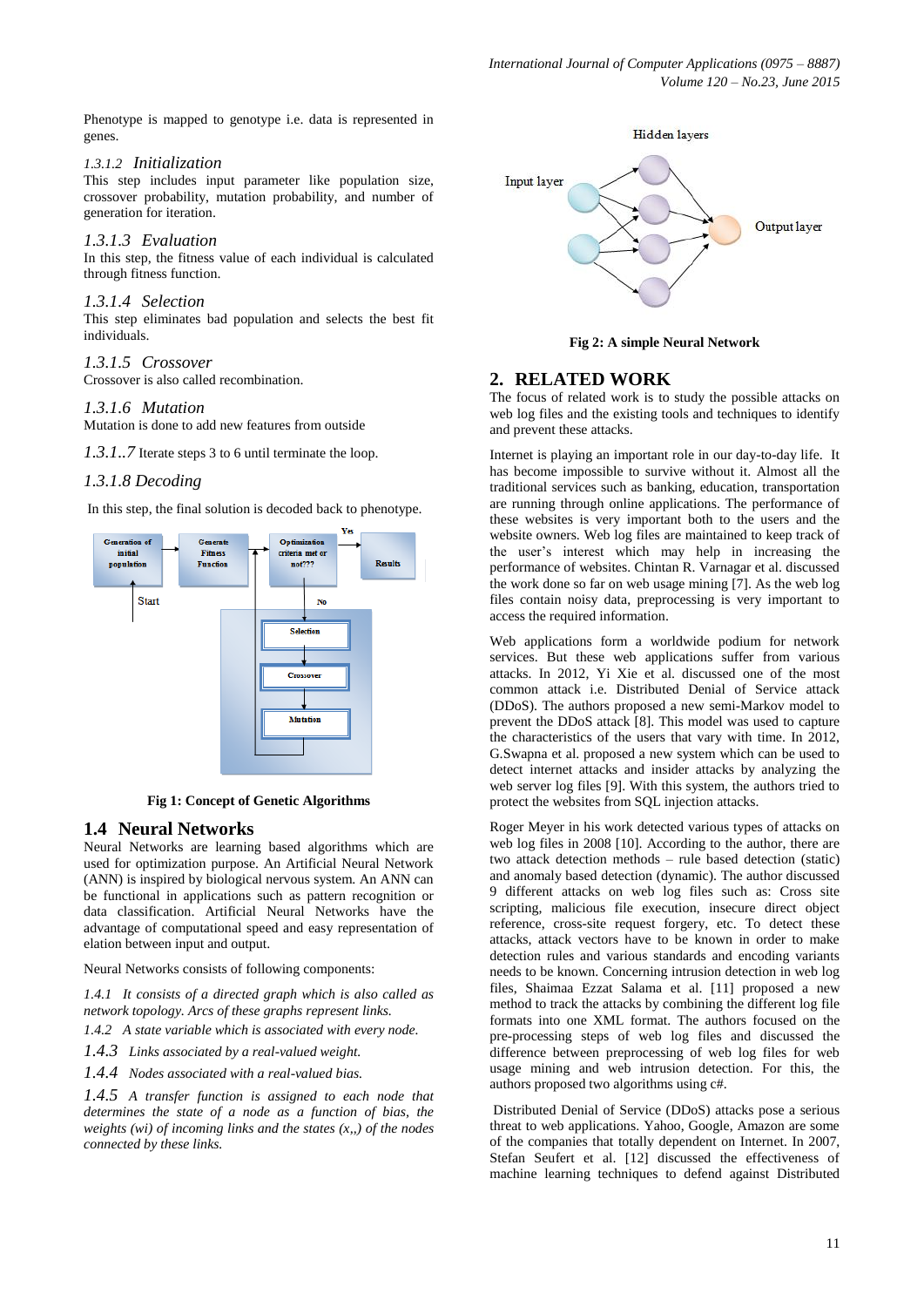Denial of Service attack. The authors conducted a series of experiment to ensure the capabilities of machine learning techniques. Websites that have password based authentication systems are more vulnerable to brute force attacks. Carlisle Adams et al. proposed a non-intrusive and simple security mechanism against brute force attacks using the concept of sliding window [13]. This new approach needs requires only a small amount of modification to the application code.

The aim of password based systems is to hamper the unauthorized access. Though the passwords are necessary, still they are not safe as a large number of attacks are related with passwords. Mudassar Raza et al. discussed the various authentication methods [14]. The authors suggested that authentication methods should be selected as per the scenario. Different password schemes could be combined to form a single password scheme.

Dusan Stevanovic et al. worked on the methods for separating malicious and non malicious users as detecting malicious web crawlers is one of the most dynamic research areas in the field of network security [15]. The authors analyzed this problem using unsupervised neural network learning algorithms: Self Organizing maps (SOM) and Adaptive Resonance theory (ART2). As web log files provide an easy way for intrusion detection, log files strengthen the security systems by finding out the unsuspicious behavior of users. Bhagyashree Deokar et al. [16] proposed a new intrusion detection system which overcomes the drawbacks of existing systems. To achieve this, reinforcement learning, log correlation, association rule learning, and techniques were used. This proposed system reduced the false alarm rate and improved the ability to detect unknown attacks.

#### **3. PROPOSED METHODOLOGY**

Step1. Start the process of detection and prevention of brute force and DDoS attack by opening Matlab which Contains GUI's for both the processes.

Step2. Select the log file data both for Brute Force and DDoS in GUI's.

Step3. Initialize Brute Force and DDoS attack. After this step, both the attacks can be detected. In case of Brute force attack the intruder will try all the possible combinations of the password and in DDoS the ever becomes overloaded as the number of service requests will increase than the capacity of the server.

Step4. This step involves the generation of fitness function to identify the possible malicious records

Step5. This step distinguishes the malicious users and the nonmalicious users. In case of DDoS attack if the threshold value of the web log file is more than or equal to threshold of neural, then it indicates that the user is malicious else the user is not malicious. In case of Brute Force attack detection, if the assessment value matches the value generated by the server matches with the value entered by the user, then only access is guaranteed otherwise access is denied.

Step6. After the detection and prevention of both the attacks, the process should be stopped and the values of the three parameters i.e. Accuracy, Recall and Precision are represented in a tabular form by repeating the same process for minimum 10 times.



**Fig 3: Methodology for DDoS and Brute Force attack prevention**

#### **4. CONCLUSION AND FUTURE SCOPE**

This proposed system is basically a secure platform for sharing of files. Any user can create his/her profile on the system and then upload new data or download data that is already present on the system. The user can also request the admin for some specific data which the admin can later upload. Rule mapping can be applied at the server side to check for any abnormalities in the data being received or transmitted. This system basically concentrates on the log entries which deal with denial of service and brute force attacks using GA. This system provides a secure platform for sharing of files for individual users. As of now, whenever data is transmitted from the client side to the server side or vice-aversa, it is done so in a plain format. In the future, this system could be improved by encrypting the data that is being transmitted on the network. As a result of this, in case of data leakage, the intruder would not be able to gain any important information